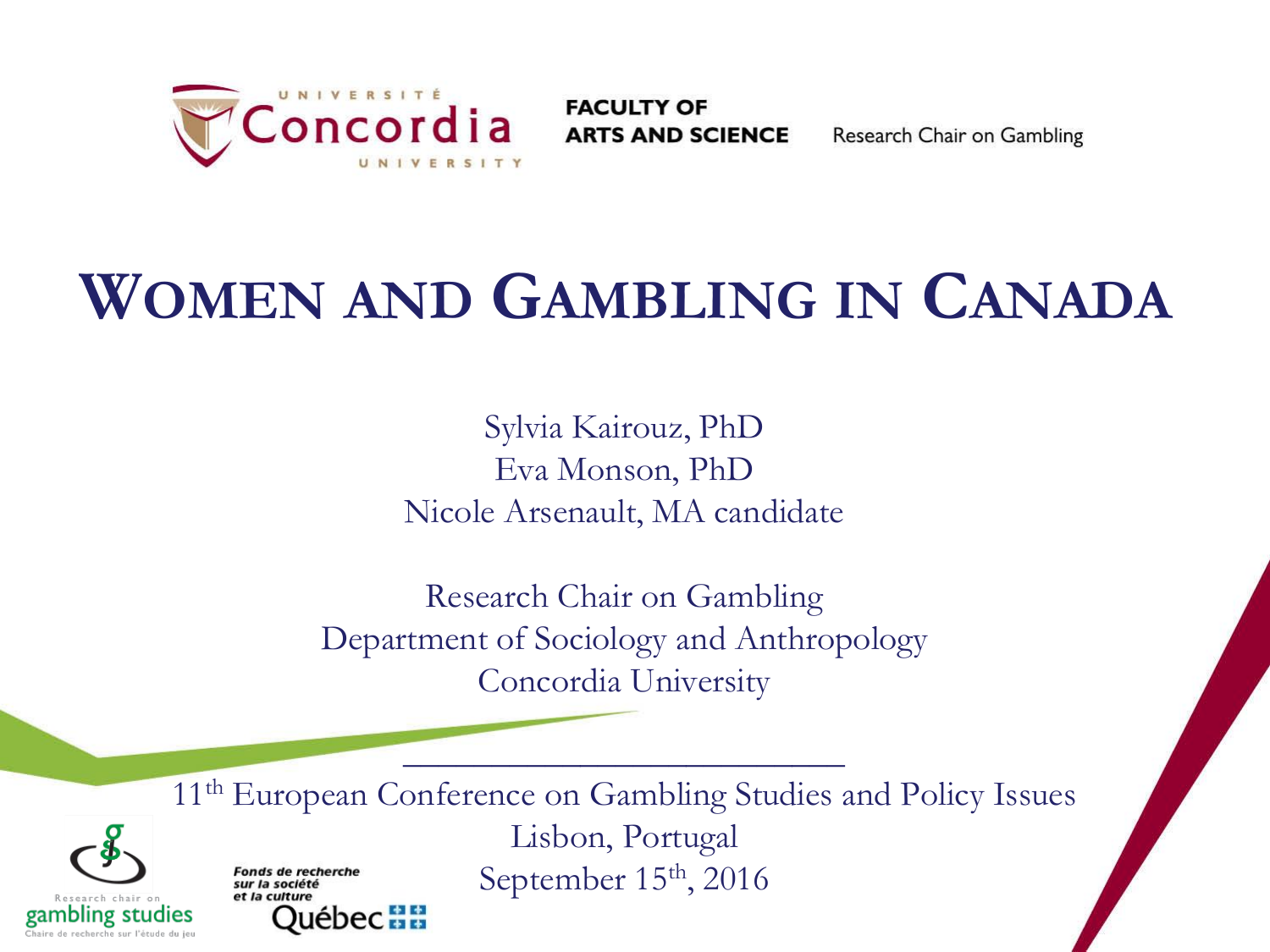

- A gender gap in gambling behaviours
- In North America, men have reported higher lifetime<sup>1</sup> past-year<sup>2</sup>, and past-week<sup>3</sup> rates of gambling **participation**
- Men report gambling more **frequently<sup>4</sup>** and higher **expenditures<sup>5</sup>**

1. LaBrie, R. A., Shaffer, H. J., LaPlante, D. A., & Wechsler, H. (2003), 2. Huang, J., Jacobs, D. F., Derevensky, J. L., Gupta, R., & Paskus, T. S. (2007), Martin et al., (2010), 3. Ellenbogen, Jacobs, Derevensky, Gupta & Parkus, (2008), 4. Martin et al., (2010), 5. Williams & Volberg (2013), 6. Mark & Lesieur (1992), Volberg (2003), 7. Afifi, Cox, Martens, Sareen & Enns (2010), Albanese et al., (2011) 3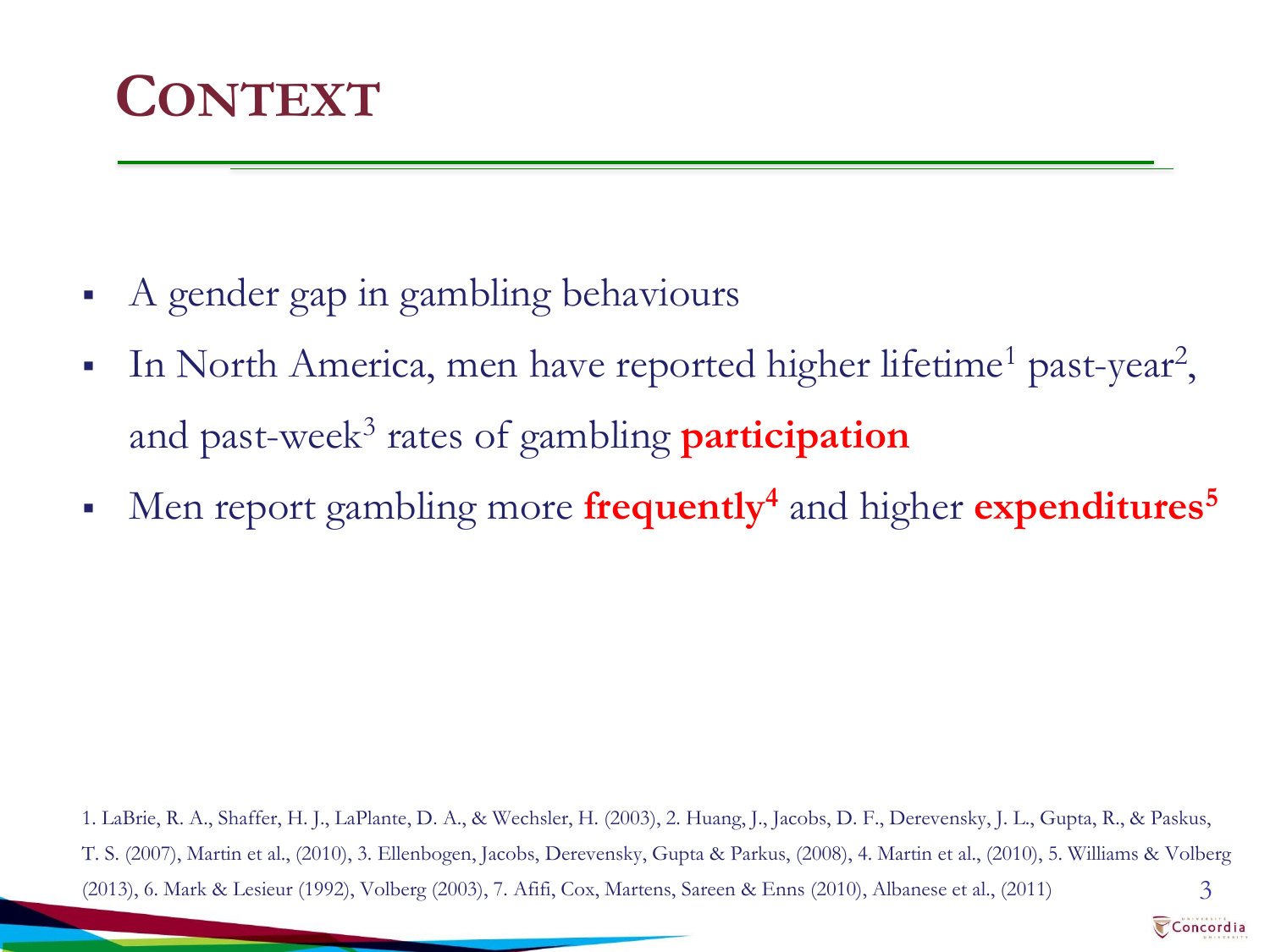

- Gambling research focus on the experiences of men $6$
- Study on gambling behaviors of women is sparse<sup>7</sup>

6. Mark & Lesieur (1992), Volberg (2003), 7. Afifi, Cox, Martens, Sareen & Enns (2010), Albanese et al., (2011)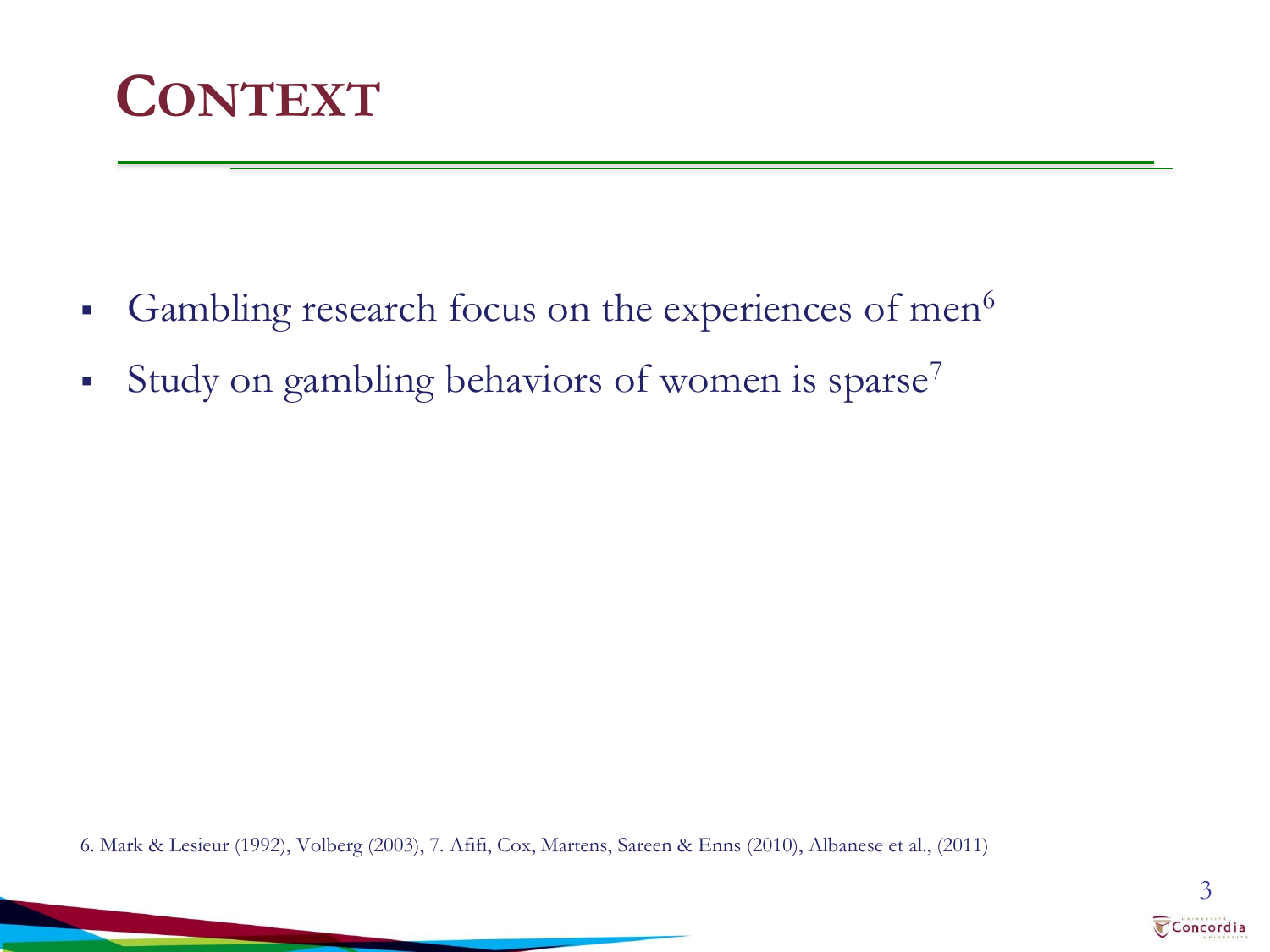### **OBJECTIVES**

- To offer a comparative gender-based analysis of gambling patterns in Canada
- To develop and understanding of the complex relationships between gender, gambling patterns, and gambling context

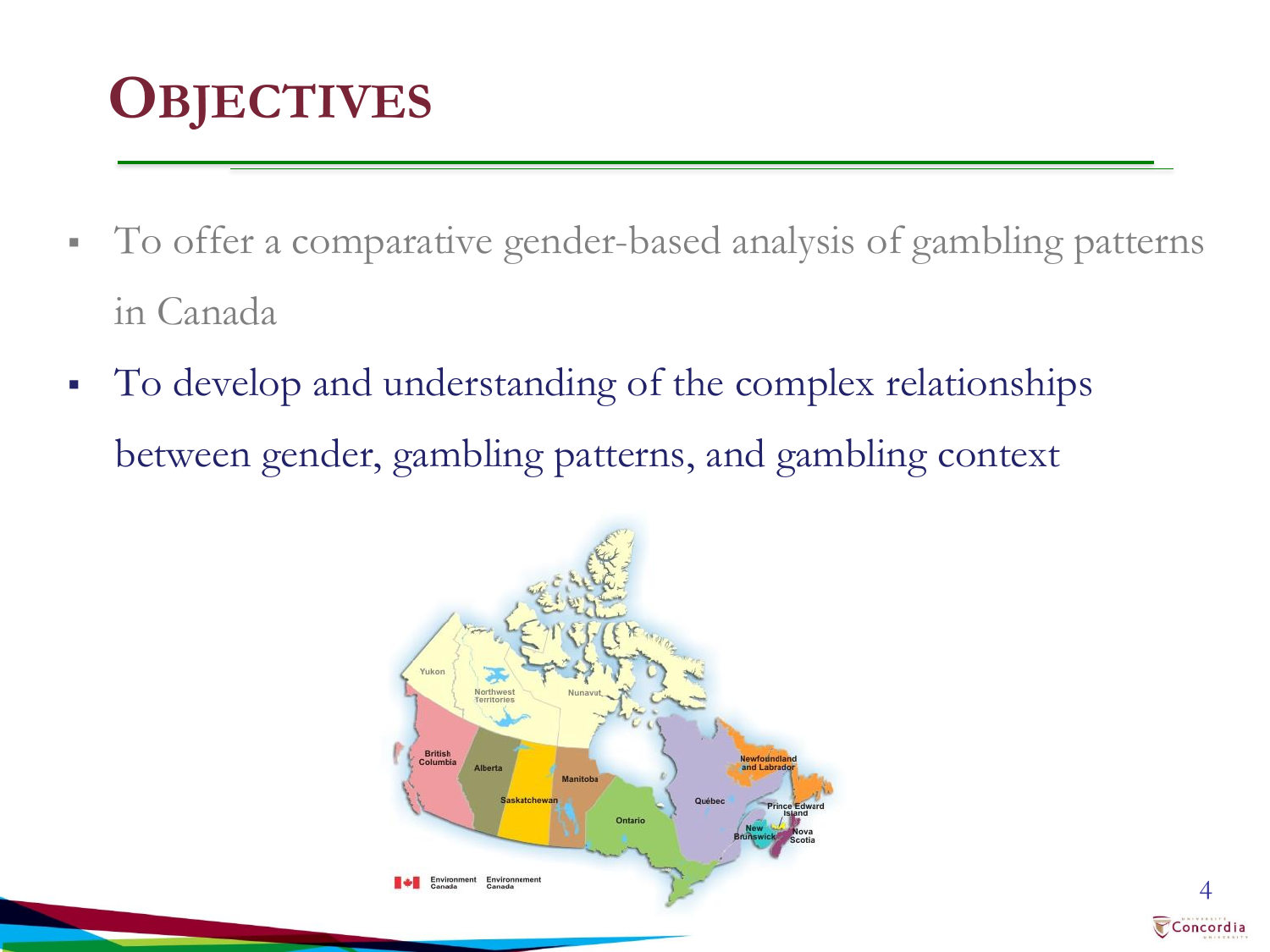# **POKER, GENDER & THE ROLE OF SETTINGS: A CASE STUDY FROM QUÉBEC**



**Fonds de recherche** sur la société of in culture **Québec HH** 

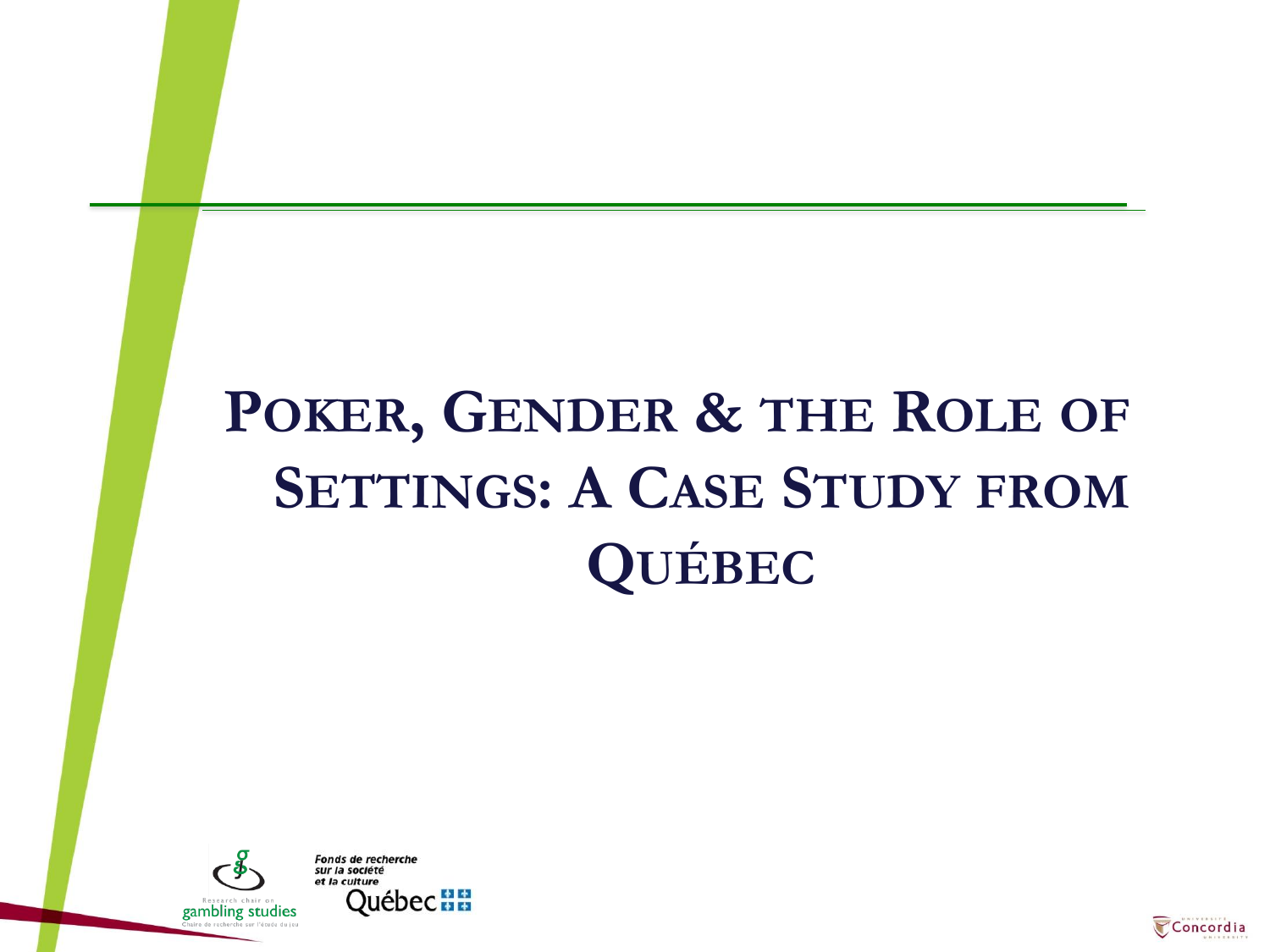## **THE ROLE OF CONTEXT/SETTING**

- "Experience of play varies according to a set of contextual coordinates that relate to the spatial organization and the social integration of the site where the activity is played." (Reith, 1999)
- Moving beyond individual and towards contextual factors can elucidate the role of gender in gambling behaviors
	- E.g., poker occurs within a socially interactive environment historically dominated by men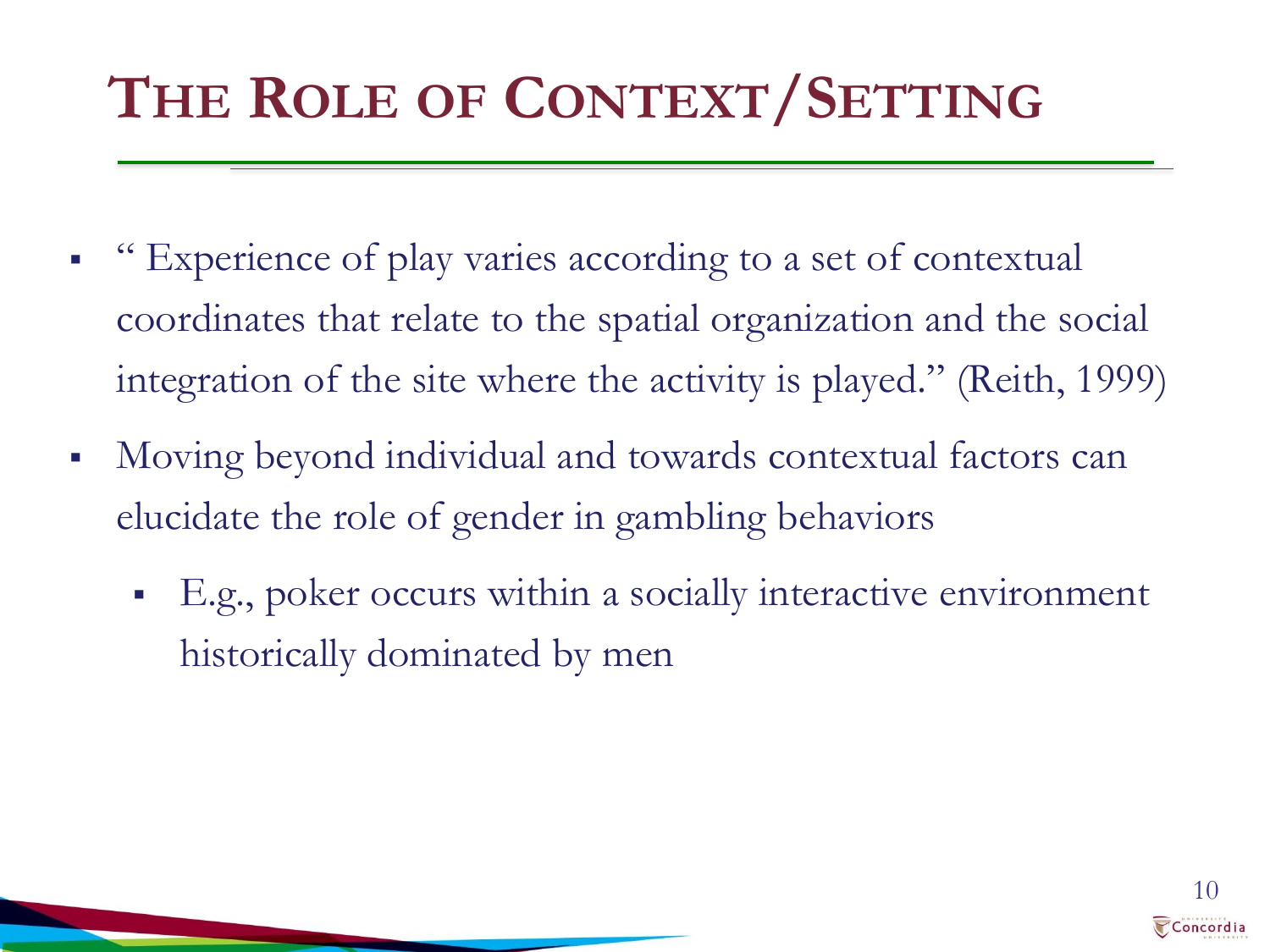### **POKER, GENDER, & SETTINGS**

- It could be hypothesized that men and women report different gambling patterns *because* they gamble in different settings
- There has been a substantial increase in the number of women poker players in recent years<sup>1</sup>; this increase has been concentrated online<sup>2</sup>
- Social barriers continue to exist for women who play non-virtual poker<sup>3</sup>

1. Kairouz, Paradis, & Monson, 2015; Afifif et al., 2010a; 2. Abbott et al., 2013; Volberg 2003; 3. Abarbanel & Bernhard, 2012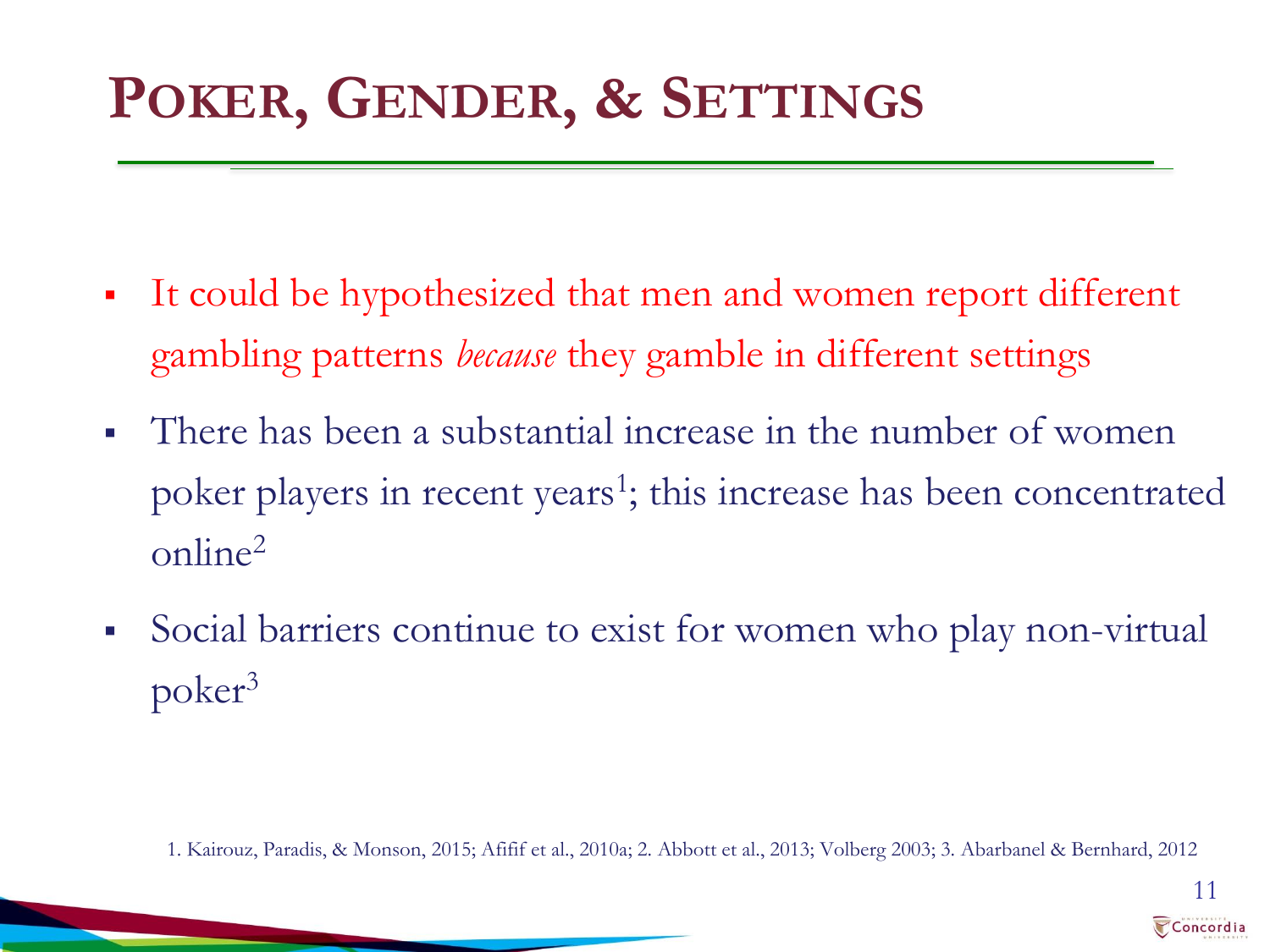## **ENHJEU-QUÉBEC METHODS**

- Québec Gambling Survey
	- 2 cross-sectional waves (2009 and 2012)
	- Representative sample of Québec adult population
	- Response rates  $= 55\%$  (2009) and 43% (2012)
	- Sample sizes = 11,888 (2009) and 12,008 (2012)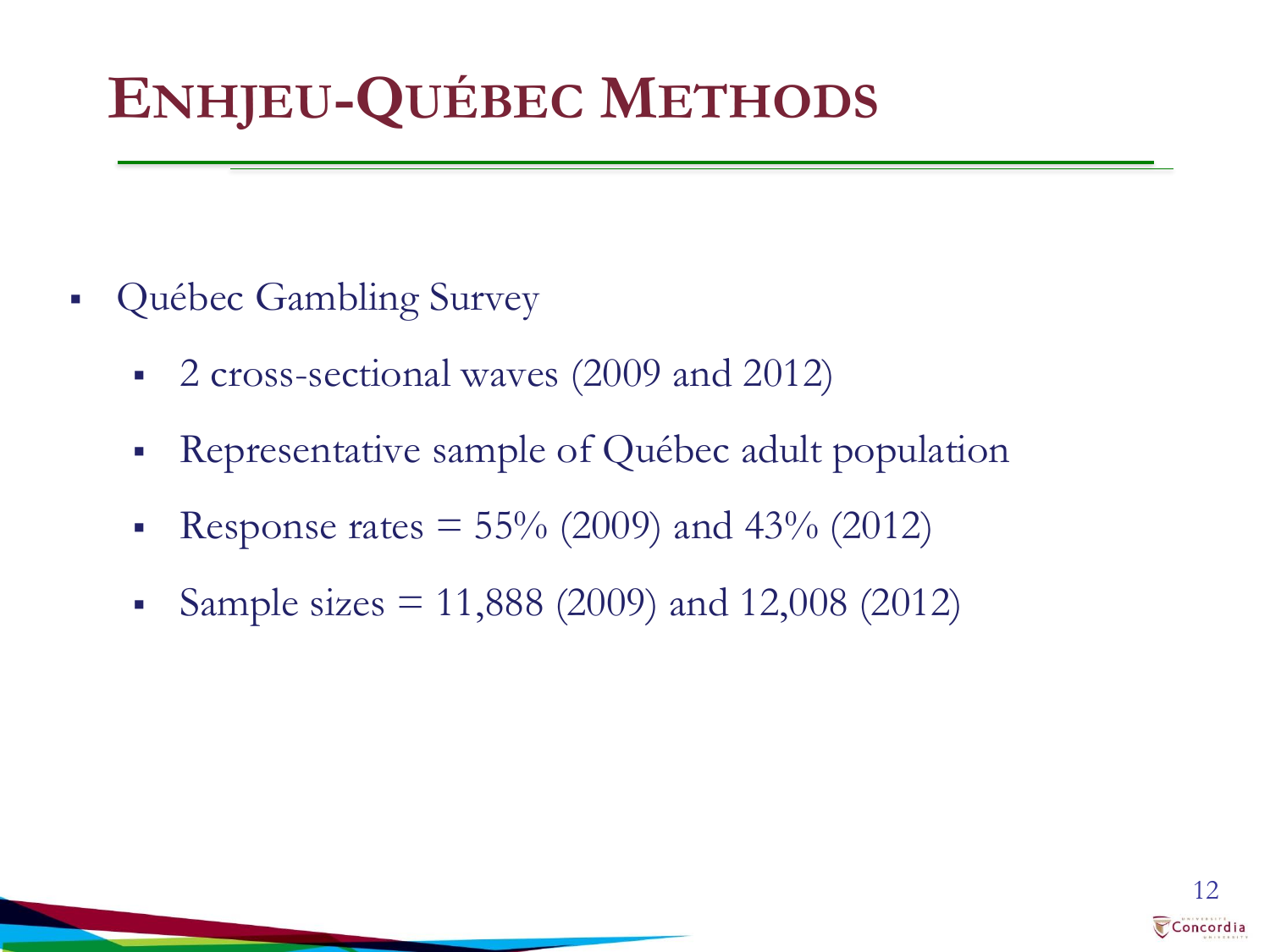## **GENDER COMPARISON OF POKER GAMBLING PATTERNS BY LOCATION**



*1.* Data were derived from the Quebec Gambling Survey (ENHJEU-Q; 2009 and 2012 combined).

- *2.* Significance in gender differences: \* *p* ≤ .05; \*\* *p* ≤ .01; \*\*\* *p* ≤ .001.
- 3. Public places  $=$  bars and casinos 13

Concordia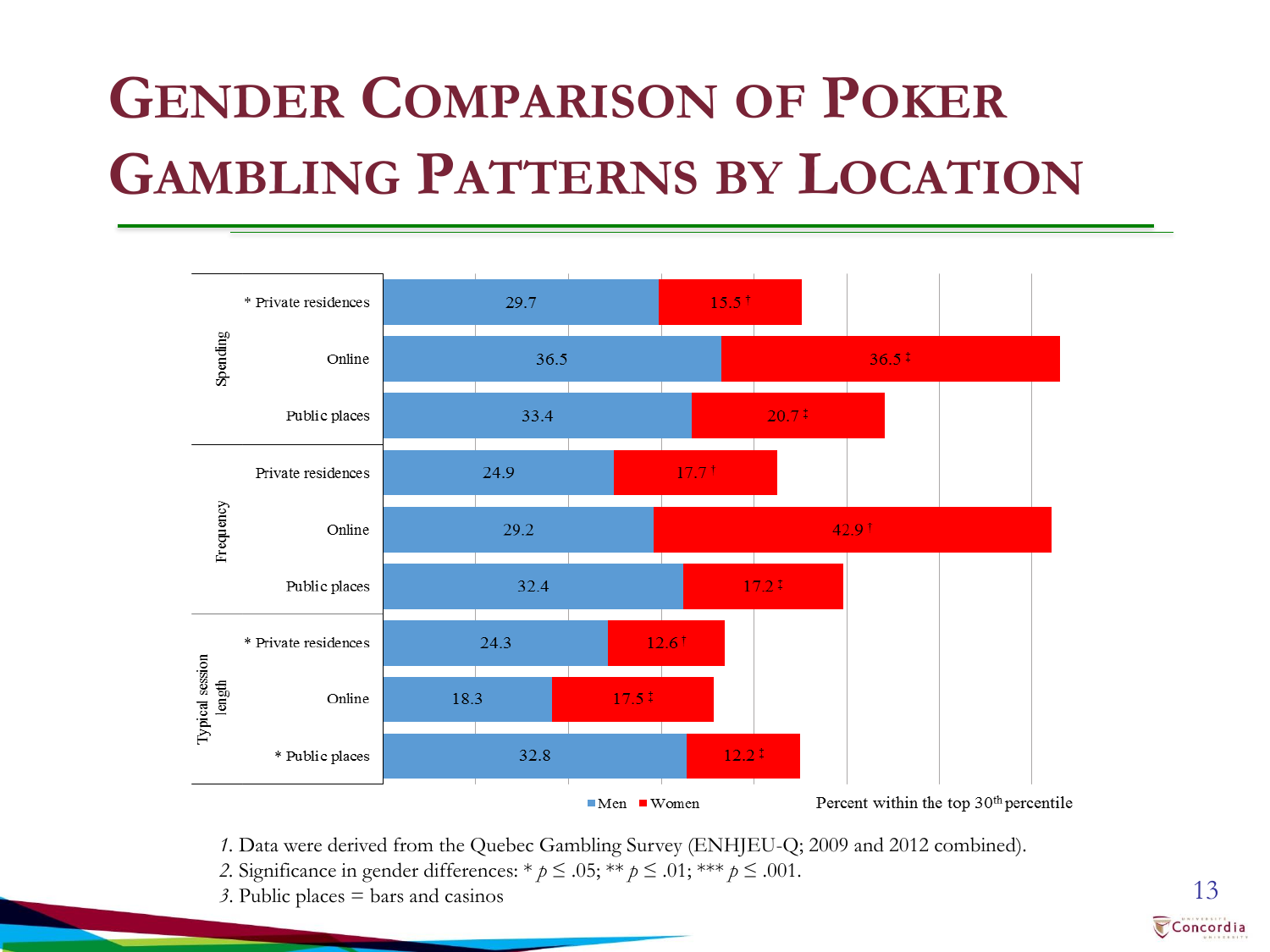## **ENHJEU METHODS**

- **University Students Gambling Survey 2008** 
	- Representative sample of 2,139 undergraduate university students
	- 3 Montreal universities and 2 affiliated schools
	- Response rate  $= 41\%$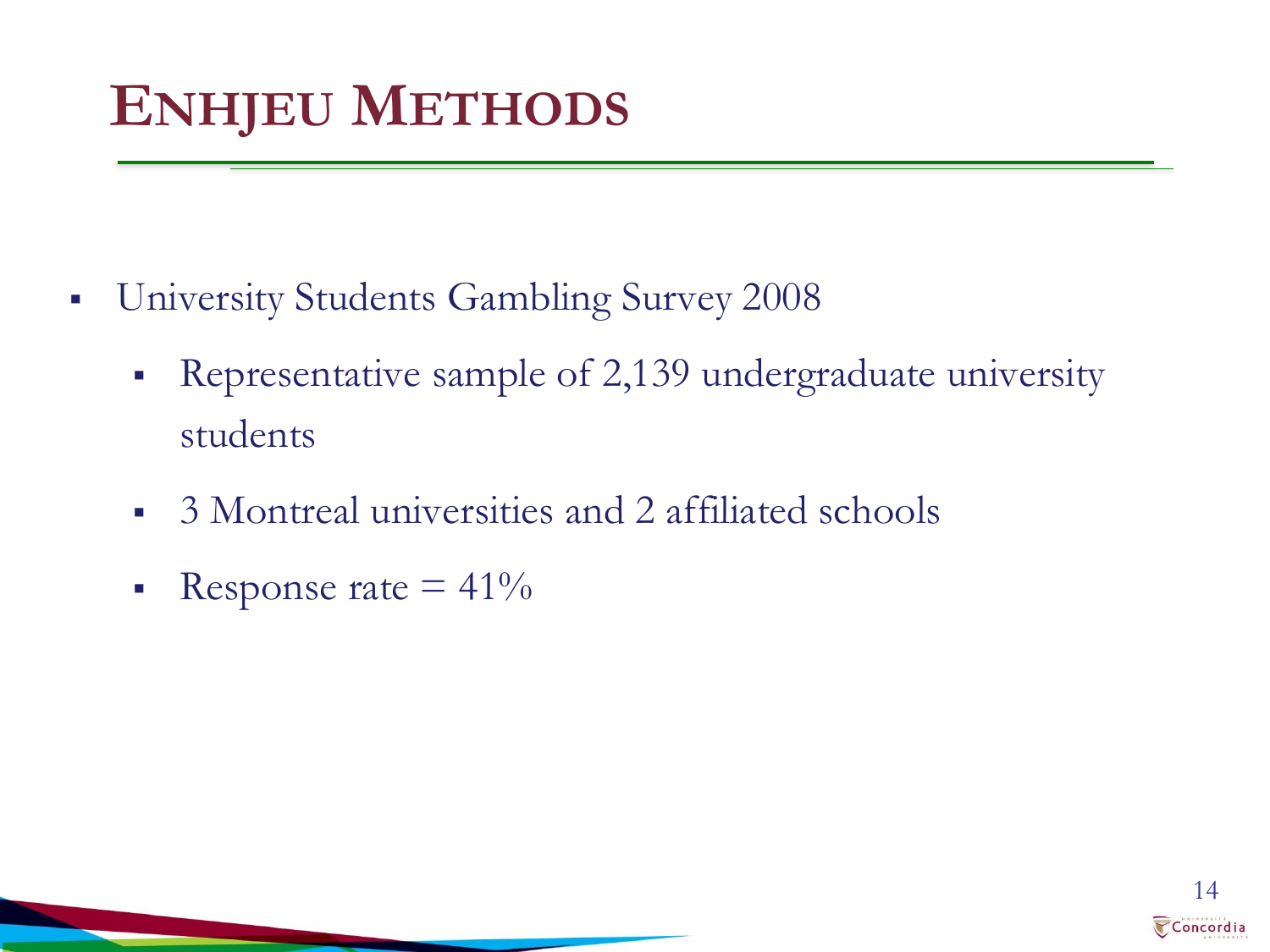## **RESEARCH HYPOTHESIS**



It is through the settings in which college male and female gamblers play poker that gender is related to poker behaviors.

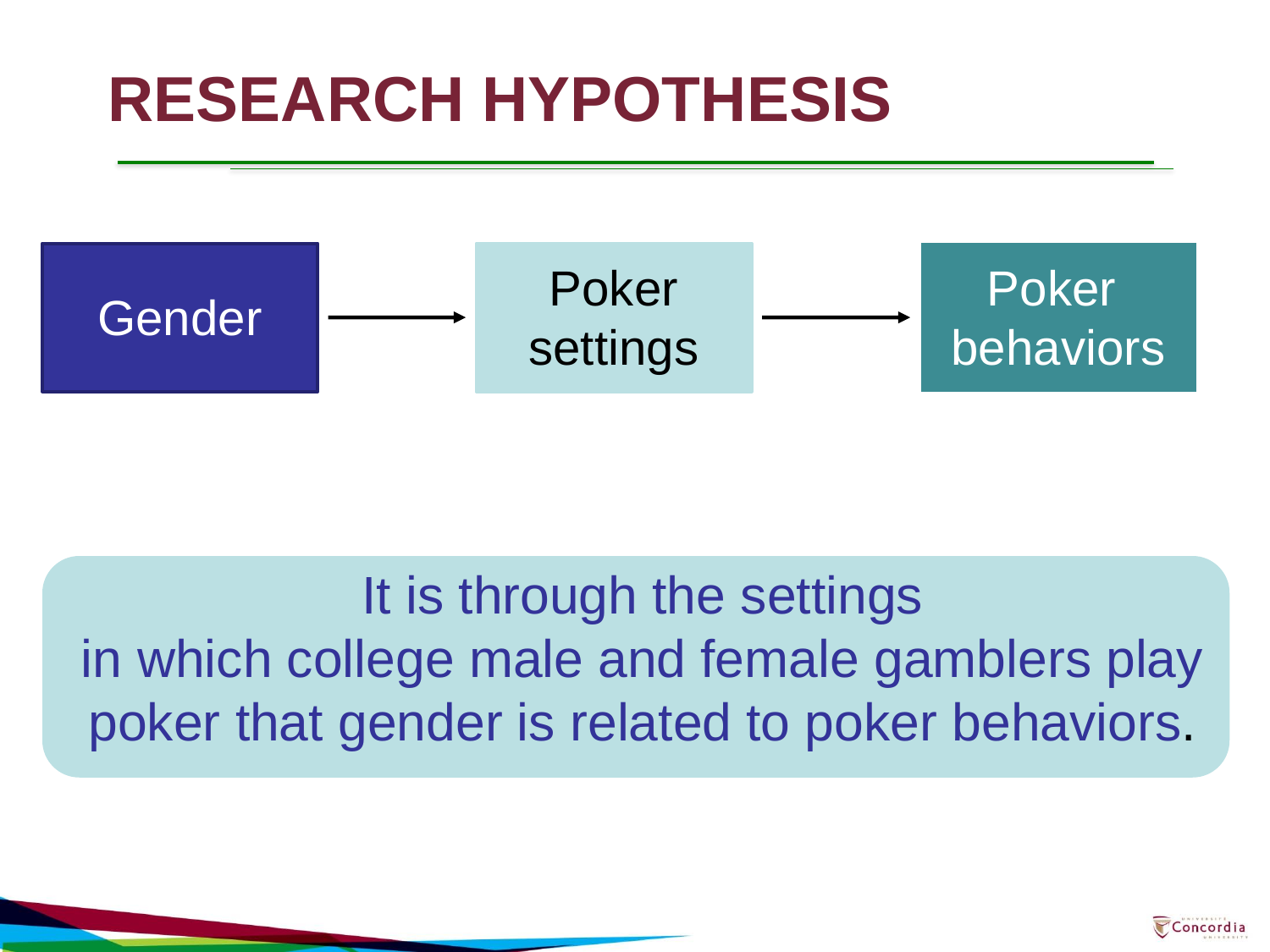### **GENDER, SETTING, SPENDING & PROBLEMS**

**Mediation model – Gender, locations, and poker expenditures and problems**

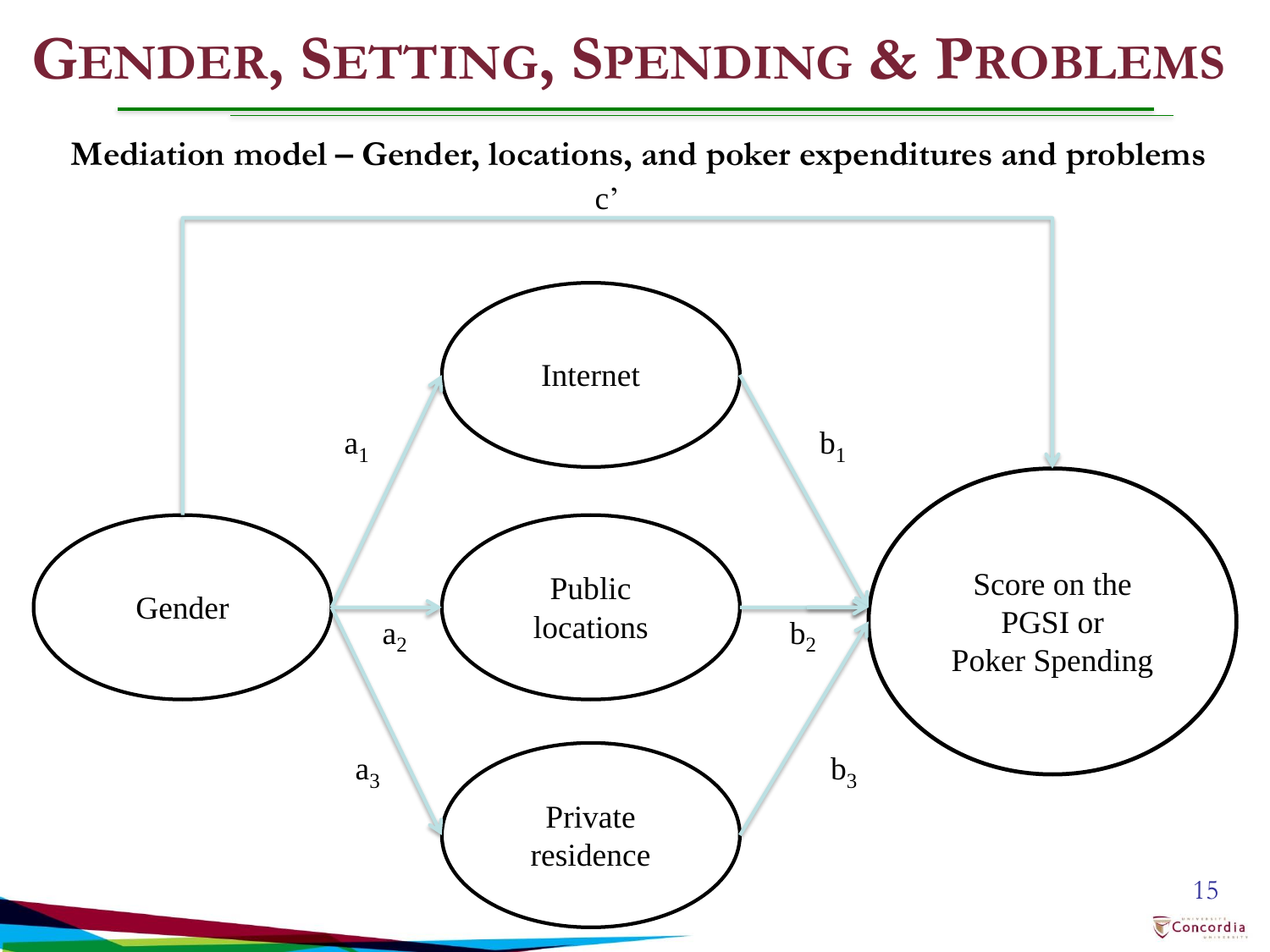#### **GENDER, SETTING & PROBLEMS**

**Mediation model – Gender, locations, and poker expenditures and problems**

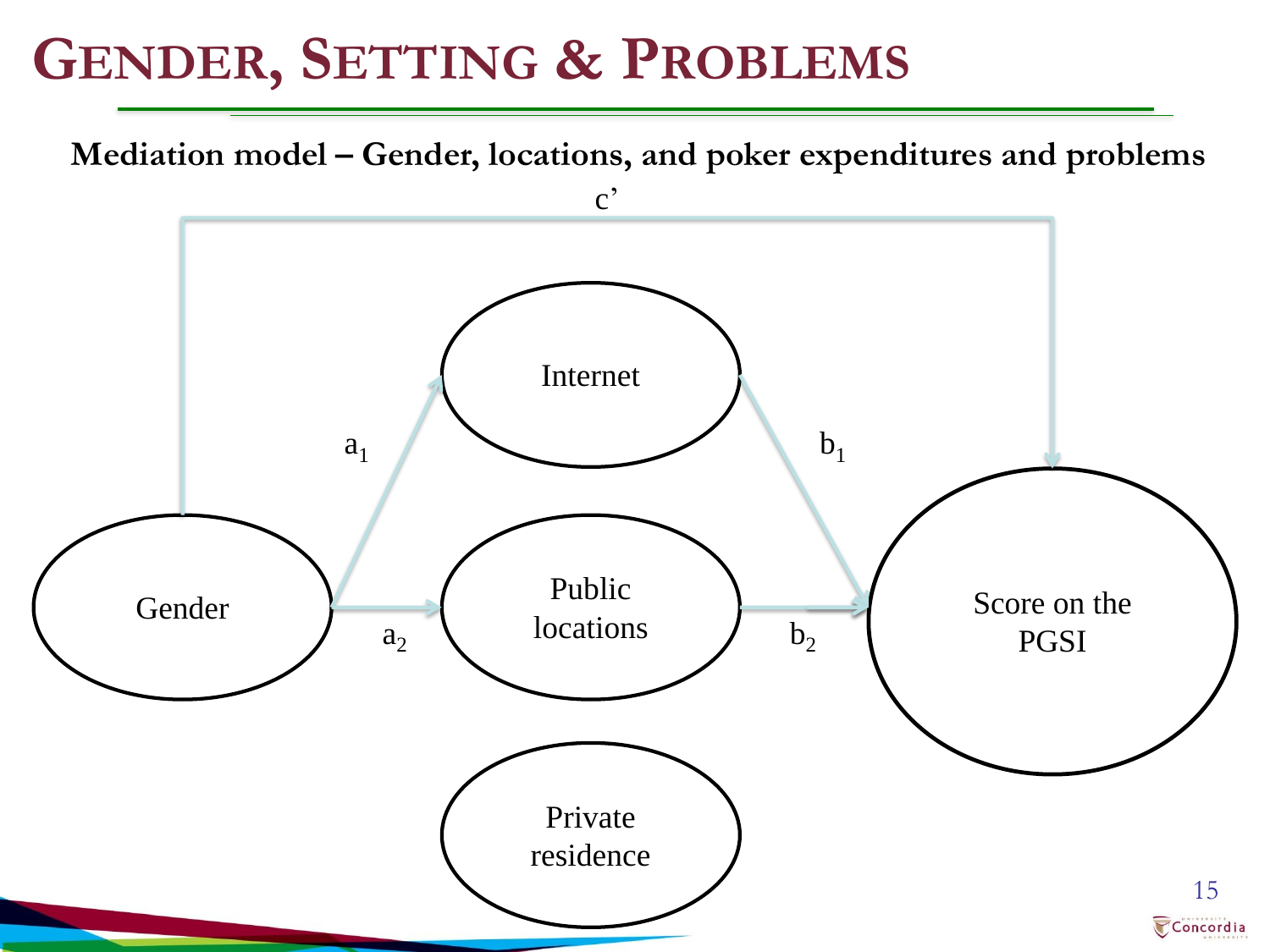#### **GENDER, SETTING, & SPENDING**

**Mediation model – Gender, locations, and poker expenditures and problems**

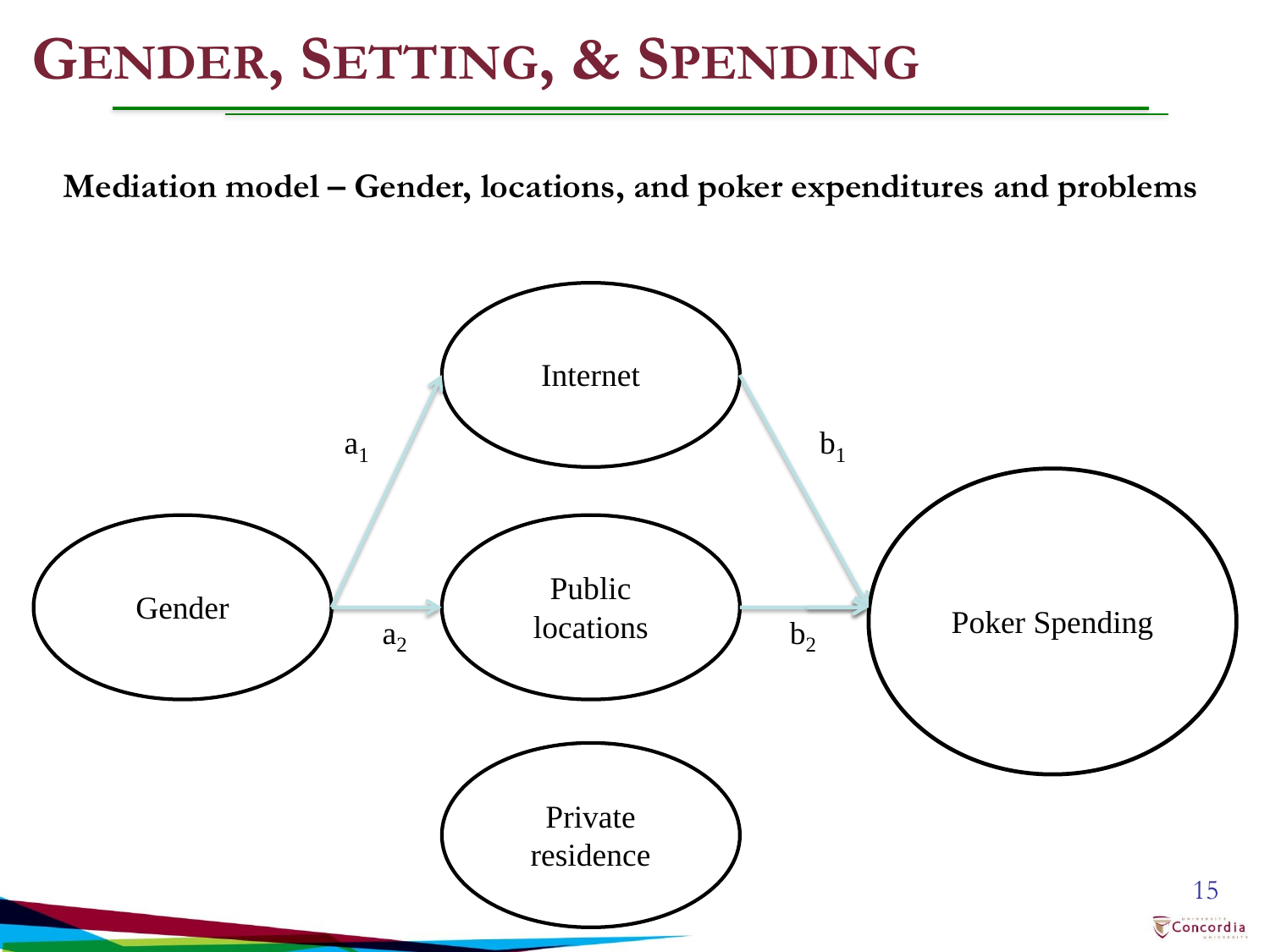#### **RESULTS**

- Playing poker in public locations and online emerged as mediators of past-year poker spending and gambling problems
- Results suggested that gender alone does not explain disparities in gambling patterns
	- Rather, through increased occurrence of gambling in certain locations (i.e., public, and online), male gender is related to increased risky gambling behaviours and poker spending
	- Gender alone does not influence poker gambling
		- The settings where students gamble on poker, given their gender, need closer consideration

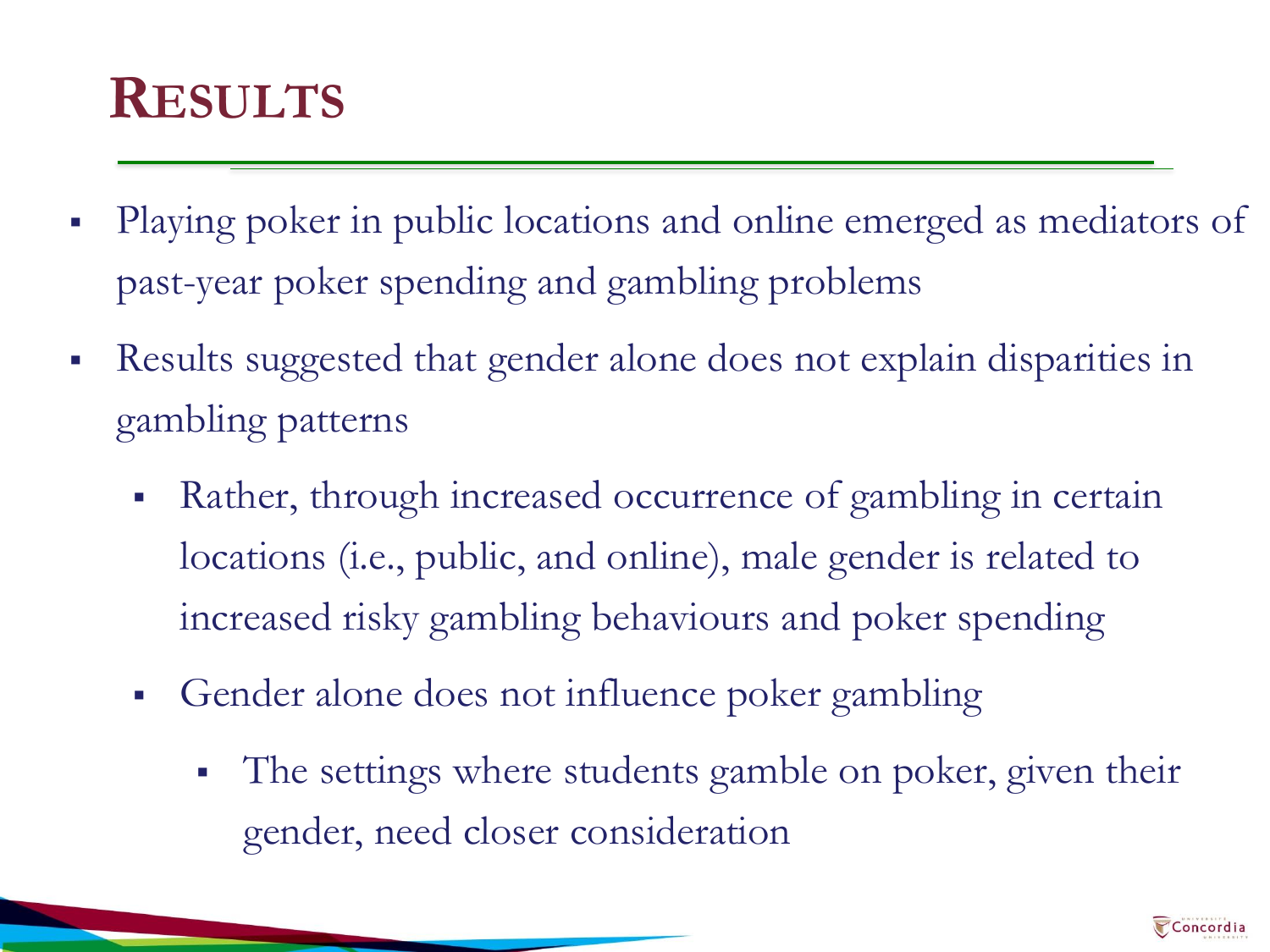# **CONCLUSIONS (1)**

- Contextualizing gambling patterns across locations is important when looking at the relationship between gender and gambling;
- The locations represent a level of risk for excessive patterns of gambling and gambling problems;
- Prevention should factor in the setting as a significant level of intervention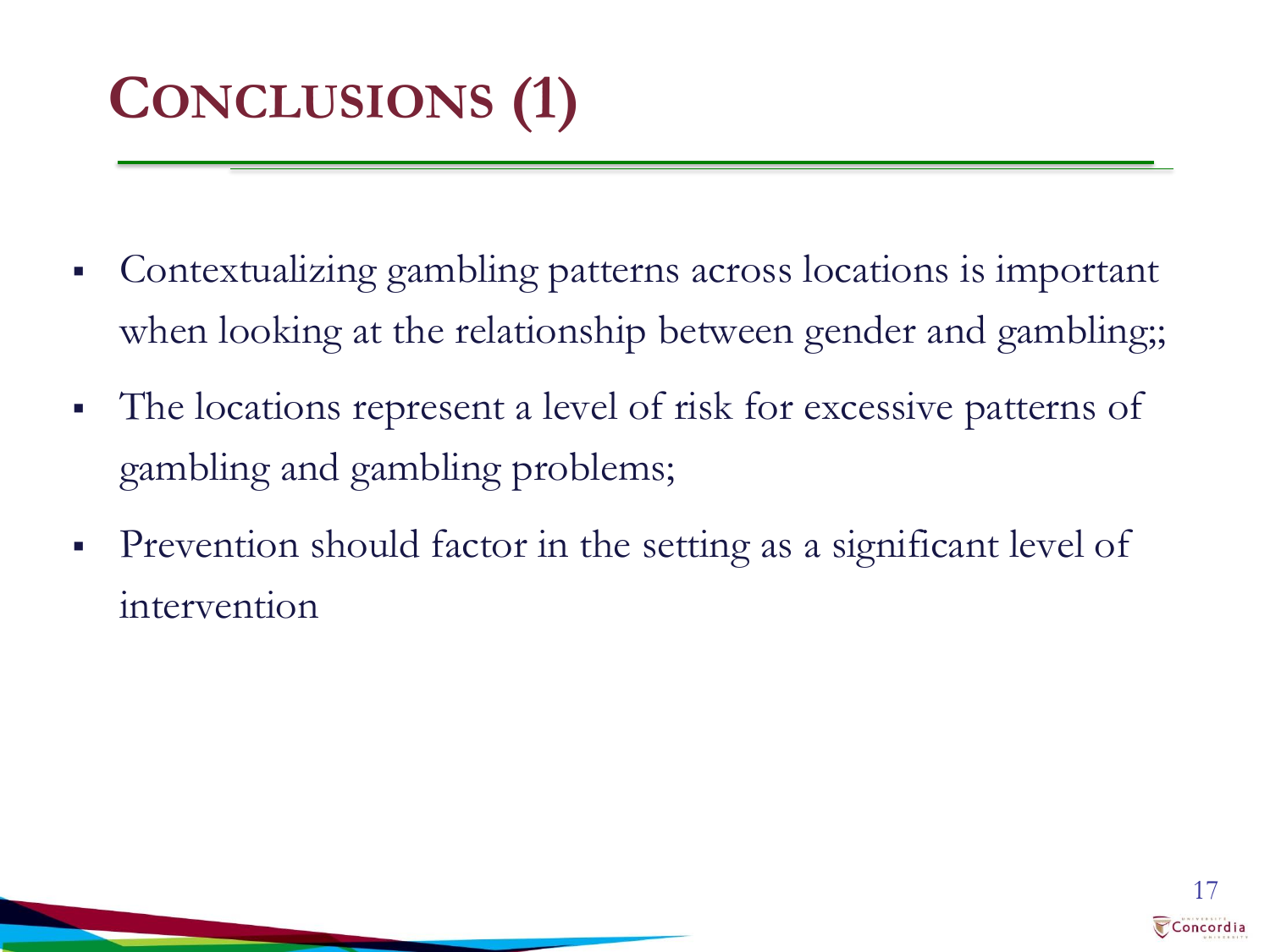## **CONLUSIONS (2)**

- We must move away from using male gambling patterns as a benchmark
- Need for more Canadian data about women's gambling as well as policy and services specific to women gamblers' needs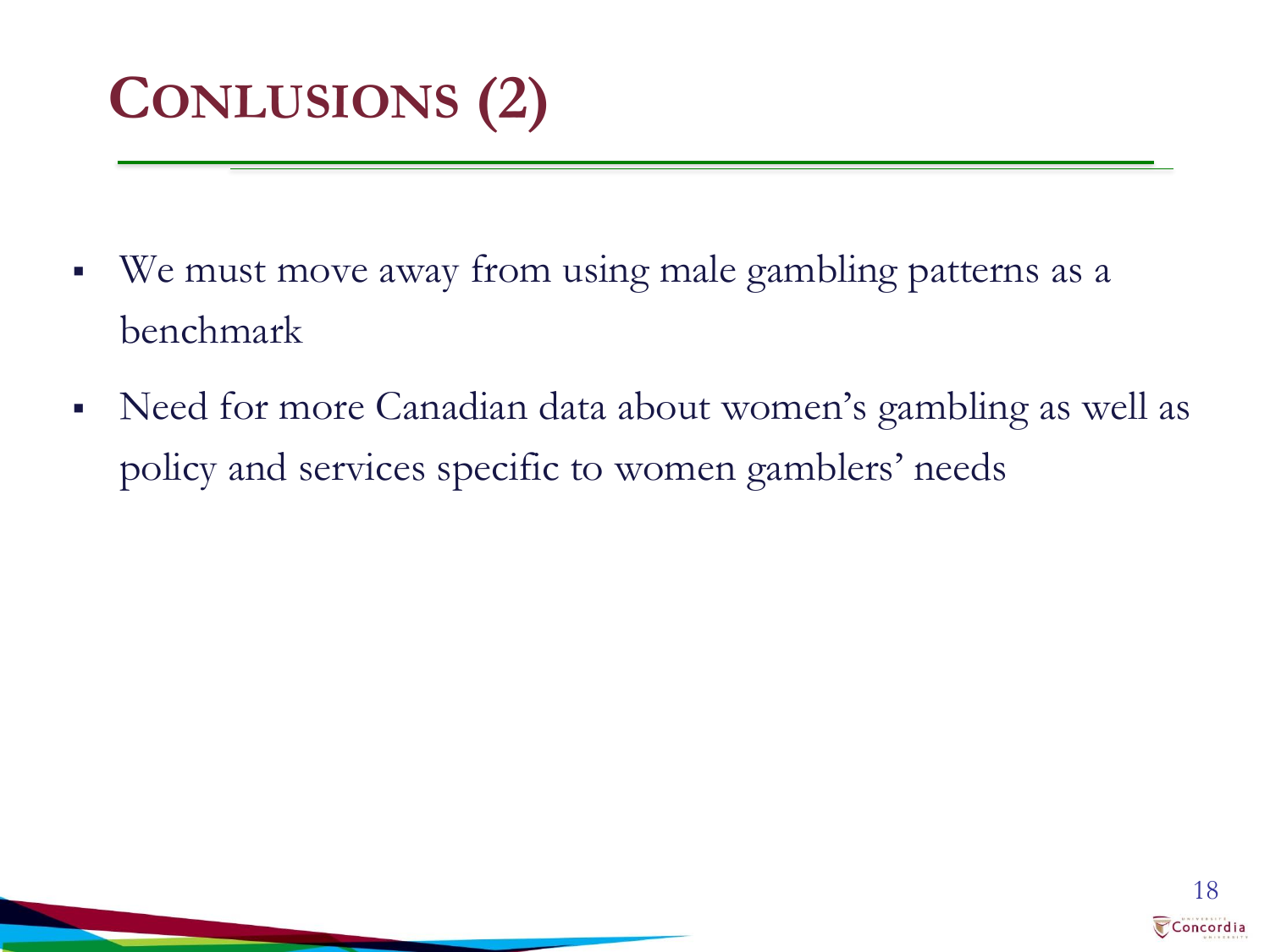#### CONCORDIA.CA

#### **THANK YOU FOR YOUR ATTENTION MERCI POUR VOTRE ATTENTION**



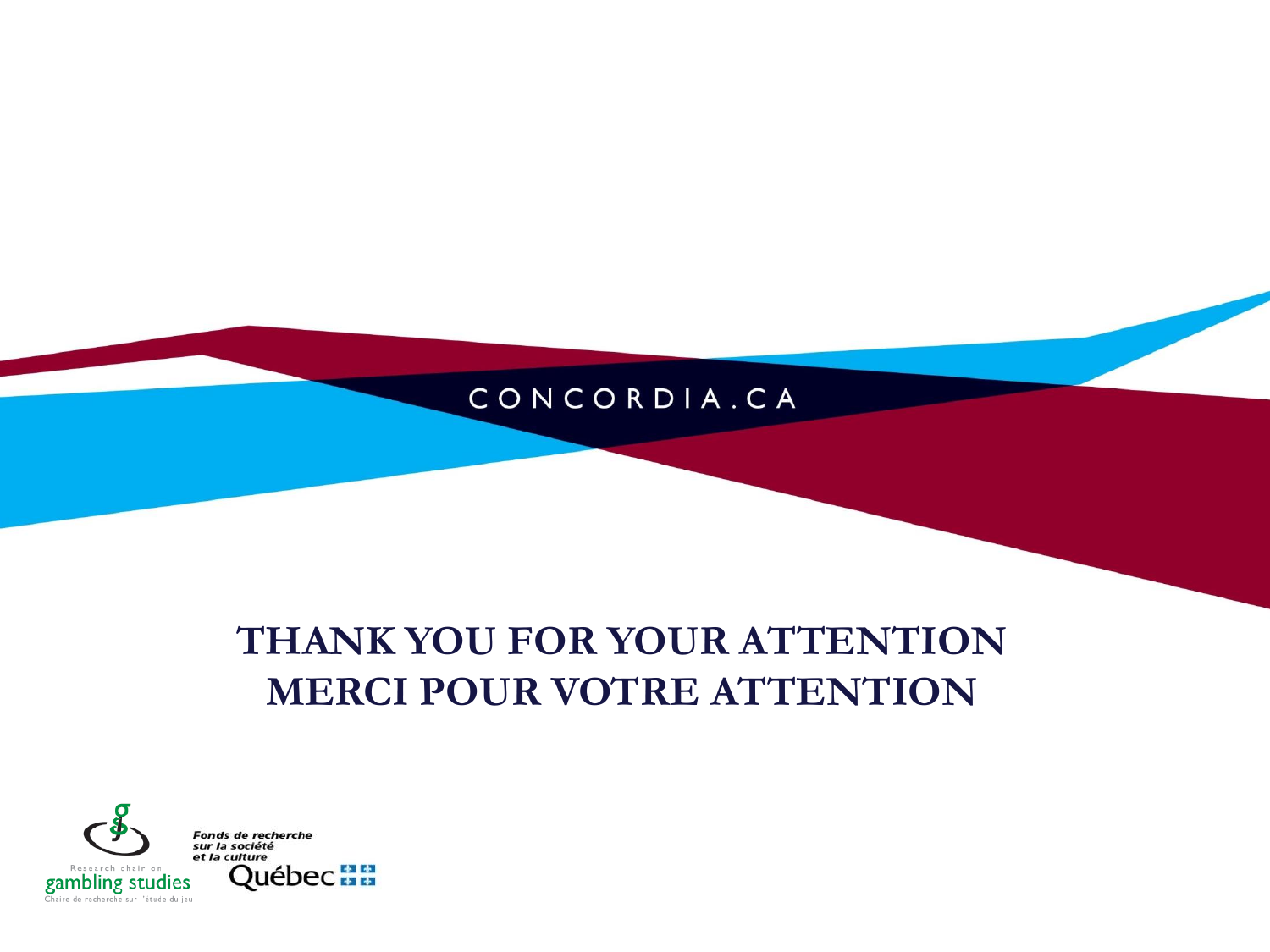#### **REFERENCES**

- Abarbanel, B. L., & Bernhard, B. J. (2012). Chicks with decks: The female lived experience in poker. International Gambling Studies, 12(3), 367-385. doi:10.1080/14459795.2012.680900
- Abbott, M., Binde, P., Hodgins, D., Korn, D., Pereira, A., Volberg, R., & Williams, R. (2013). Conceptual Framework of Harmful Gambling: An International Collaboration. Guelph, ON: The Ontario Problem Gambling Research Centre (OPGRC). Retrieved from: http://greo.ca/sites/default/files/documents/conceptual\_framework\_04022013.pdf
- Afifi, T.O., Cox, B.J., Martens, P. J., Sareen, J., & Enns, M. W. (2010a). The relation between types and frequency of gambling activities and problem gambling among women in Canada. Canadian Journal of Psychiatry, 55(1), 21-28.
- Albanese, P., Busch, J., Evans, C., Ralkowski-Ham, A., Meredith, N., Stark, S. ... & Zahlan, N. (2011). Examination of the associations between problem gambling and various demographic variables among women in Ontario. Ottawa, ON: Ontario Problem Gambling
- Ellenbogen, S., Jacobs, D., Derevensky, J., Gupta, R., & Paskus, T. (2008). Gambling behavior among college studentathletes. Journal of Applied Sport Psychology, 20, 349-362. doi: 10.1080/10413200802056685
- Huang, J., Jacobs, D. F., Derevensky, J. L., Gupta, R., & Paskus, T. S. (2007). A national study on gambling among US college student-athletes. Journal of American College Health, 56(2), 93-99. doi:10.3200/JACH.56.2.93-100
- Kairouz, S., Paradis, C., Nadeau, L., Hamel, D., & Robillard, C. (2015). Patterns and trends in gambling participation in the Québec population between 2009 and 2012. Canadian Journal of Public Health, 106(3), 115-120. doi: 10.17269/cjph.106.4854
- Kairouz, S., Paradis, C., & Monson, E. (2015a). Does context matter? A multilevel analysis of gambling settings among undergraduates. Addiction Research & Theory. Advance online publication. doi: 10.3109/16066359.2015.1059826